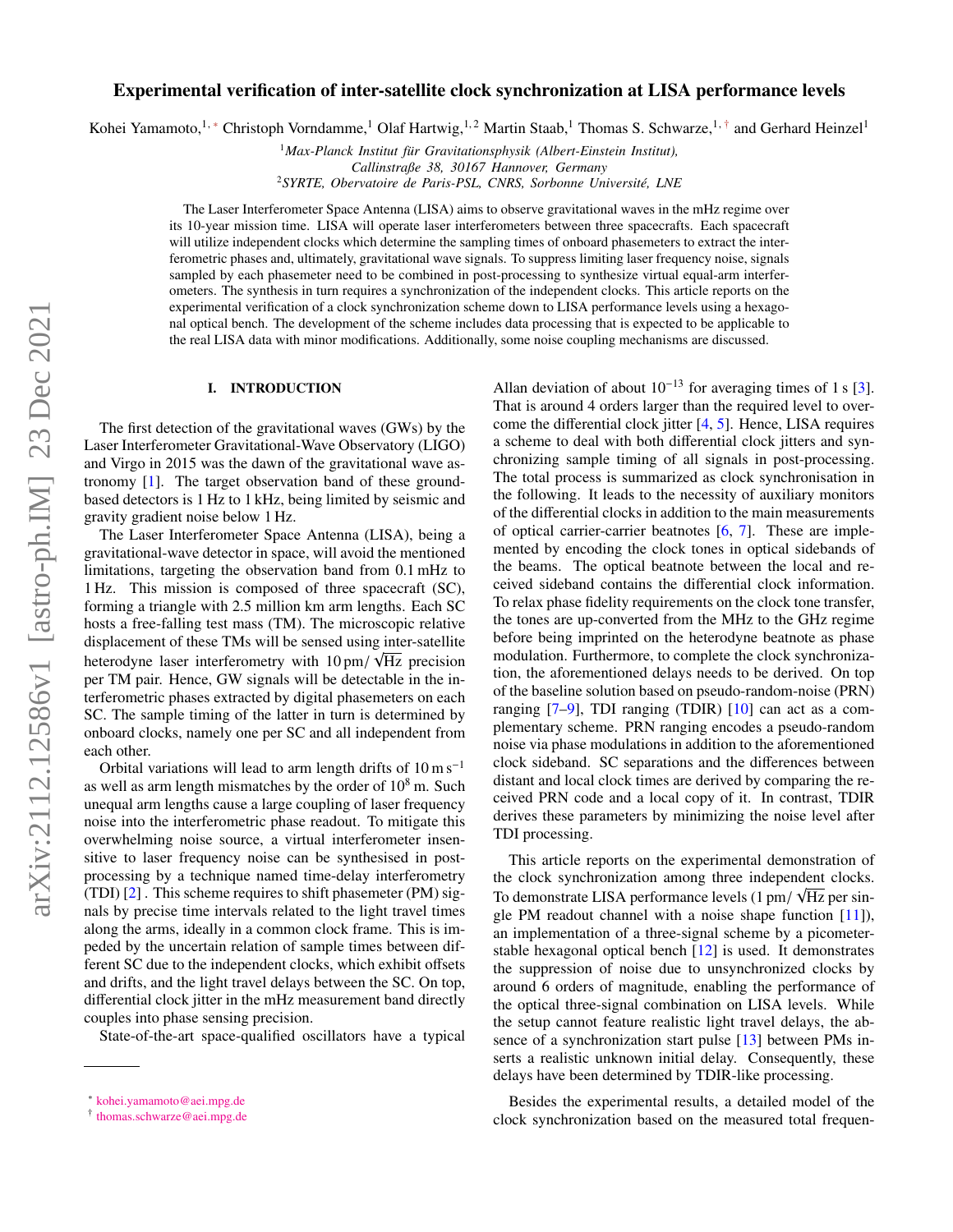cies is given, which is expected to be applicable with minor modifications also to the real LISA data [\[14\]](#page-8-10). Moreover, noise couplings stemming from the clock synchronization are discussed.

#### <span id="page-1-1"></span>II. EXPERIMENTAL SETUP

The experimental setup applying the clock synchronization in a hexagonal optical testbed was first proposed in [\[15\]](#page-8-11) and is illustrated in Figure [1.](#page-2-0) Conceptually, the three colored phasemeter-clock assemblies together with the optical devices like lasers and electro-optic modulators (EOM) can be interpreted as the three LISA SC.

Three optical heterodyne beatnotes are generated pairwise from the three lasers. Two of these act as secondaries locked to the remaining primary with LISA-like MHz offsets. In this article, the MHz offsets are time-invariant. The beatnotes are consecutively detected by pairs of complementary photoreceivers and fed to PMs. By design, the phases of the three beatnotes should cancel out in a three-signal combination [\[12,](#page-8-8) [16\]](#page-8-12). Residual noise gives a measure of the PM and metrology chain performance.

The setup features five independent clocks in total, all of which have frequencies around 2.4 GHz. They are categorized into two groups: unprimed clocks for directly driving PMs and primed clocks for driving EOMs. The latter are responsible for creating GHz sidebands via phase modulations.

Each of the unprimed clocks, running at 2.400 GHz, drives a phasemeter module called frequency distribution module (FDM) [\[17\]](#page-8-13). Each FDM in turn consists of two frequencydivider chains: one to derive 75 MHz pilot-tone signals (PT), and the other to generate 80 MHz sampling clocks driving the analog-digital converters (ADC) and digital clocks of the PMs. The PT calibrates the ADC sampling jitter and removes noise occurring in the 80 MHz clock generation. Hence, its application requires high phase fidelity in the PT chain.

The primed clocks are connected to an EOM each. Note that the virtual clock  $1'$ , which is identical to  $1$ , is introduced for the ease of the modelling in Section [III.](#page-1-0) To achieve a 1 MHz offset between the carrier-carrier beatnote and sideband-sideband beatnotes, the clocks 1', 2' and 3' run at 2.400 GHz, 2.401 GHz and 2.399 GHz, respectively.

To derive the differential clock signal between unprimed clocks driving the PMs, they need to be related to the mentioned optical sideband-sideband beatnotes. This is done by tracking electrical beatnotes between pairs of the local primed and unprimed clocks, i.e.  $2'$ -2 and  $3'$ -3. The complete clock tone transfer is conceptually summarized in Figure [2.](#page-2-1) Through the rest of this article, clock 1 is chosen as a primary clock, while clock 2 and 3 are secondary.

In LISA, the setup will be slightly different and more symmetric. Each SC will be equipped with two EOMs, one per arm, driven by 2.400 GHz and 2.401 GHz. This ensures the aforementioned 1 MHz offset. Furthermore, the different GHz signals will ultimately be derived from a single onboard 10 MHz ultra-stable oscillators (USO). The three USOs on the three SC will, however, not be actively synchronized to each other, but individually free-running.

As mentioned, the PMs operate at a sampling frequency of 80 MHz generated by the FDMs. In LISA, the data streams need to be low-pass-filtered, to avoid aliasing, and decimated in several stages to a lower data rate before being downlinked to earth. The current PM implementation in this experiment utilizes a FPGA-based cascaded integrator-comb (CIC) filter as a first stage to decimate the phase readout towards an intermediate data rate around 610 Hz. At these rates, more sophisticated finite impulse response (FIR) filters are applied in software to decimate further to 3.4 Hz as the final readout rate. Note that the LISA baseline for the final data rate was increased to 4 Hz. As will be described in Section [IV,](#page-4-0) the data analysis is sensitive to insufficient low-pass filtering. The same effects will impact the data processing for LISA which in turn will require careful design of the onboard processing.

While the hexagonal optical bench and photoreceivers are hosted in a vacuum chamber with a moderate vacuum level around 1 mbar, the three PMs are mounted in housings with active temperature stabilization. The other components in Figure [1](#page-2-0) are placed in air.

#### <span id="page-1-0"></span>III. MODEL

The mathematical model of the clock synchronization in this experiment can be derived by reducing the model for LISA presented in [\[5\]](#page-8-2). The LISA phasemeter will be capable of providing data in either phase or frequency. While the final data format is not yet decided, this work assumes that the data is downlinked in units of frequency, which avoids the need to handle frequent phase wrapping due to the MHz beatnotes. Consequently, our experimental data is also modelled and processed using frequency units similarly to [\[18\]](#page-8-14), which is only integrated to compute the phase spectral density in the very end. Frequency measurements in this section are assumed to be already corrected by a PT signal to suppress ADC jitter, as described in [\[19\]](#page-8-15). Moreover, it is assumed that the measured frequencies described in this section are the PM outputs, i.e. the low-rate data after the down-sampling from the 80 MHz sampling frequency. Note that imperfections in the down-sampling process can impact the final results of our analysis, which will be studied in detail in Section [IV.](#page-4-0) However, in this section, the in-band properties of the interferometric signals are described and thus any impact of the filters and decimation stages is neglected.

While the notation conventions used in [\[5\]](#page-8-2) is loosely followed, a notable difference is that this lab experiment has no need to refer to external time frames like the SC proper times. Instead, the clock  $1/1'$  is chosen as a reference or primary clock and all variables are written in that clocks time frame clock and all variables are written in that clocks time frame, which will be always labelled with the index  $m (= m')$ .

### A. Measurements

The measurements available from the experiment are first described, focusing on how they are impacted by the different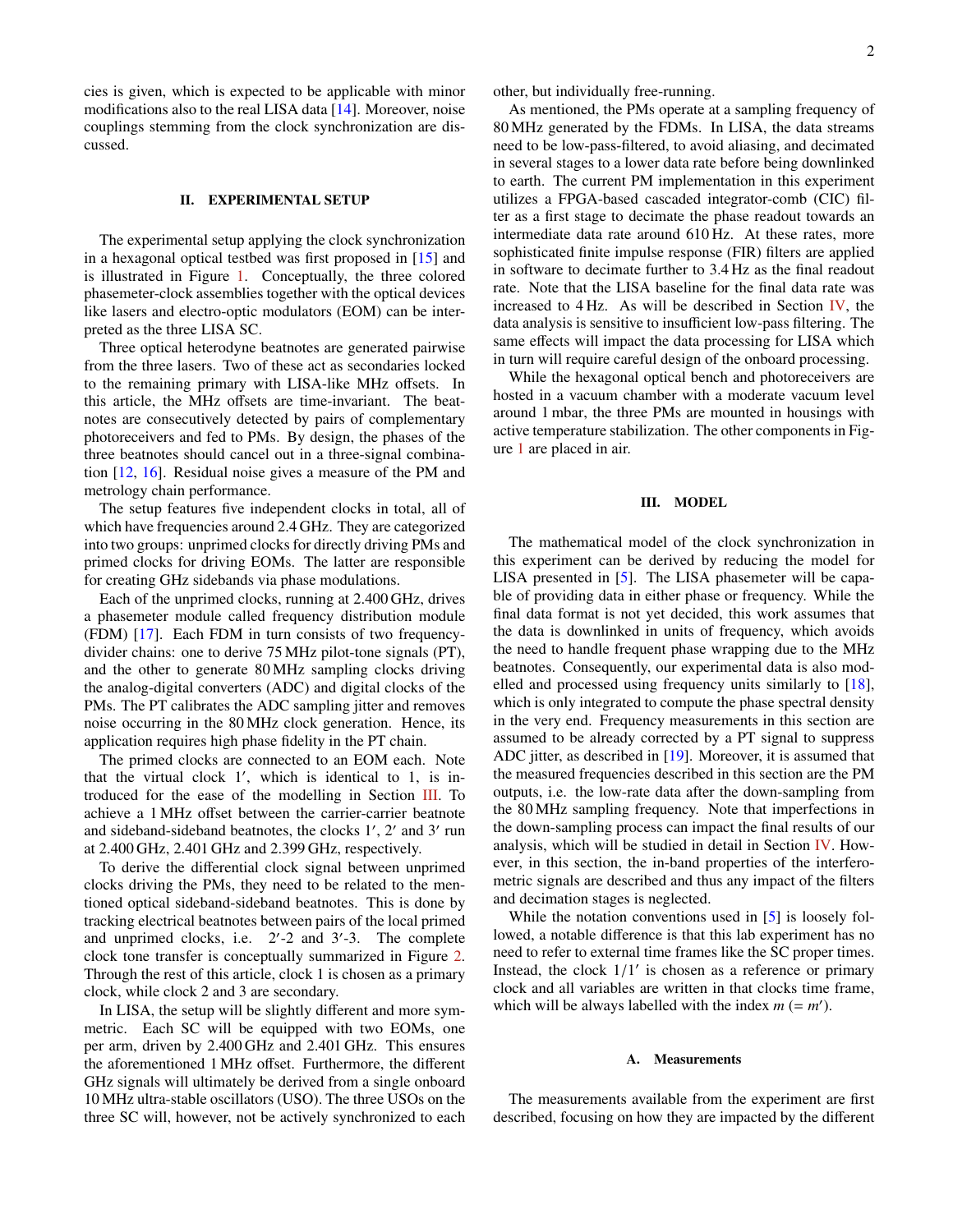

<span id="page-2-0"></span>FIG. 1. Schematic of the experimental setup to demonstrate the clock synchronization at LISA performance levels. The three lasers are locked to each other with MHz offsets and noise injections interfere pairwise and generate three optical beatnotes. Their combination should cancel out by design and allows the characterization of the metrology chain, e.g. including the three readout PMs. A total of five clocks as well as three optical and two electrical beatnotes are used to achieve synchronization between PMs.



<span id="page-2-1"></span>FIG. 2. Conceptual diagram of the clock tone transfer. The solidblack lines, the solid-red lines and the dashed-black lines denote electrical signals, optical signals and digital data, respectively.

clocks.

The timing noise of the secondary clock *i* relative to the primary clock *m* is denoted as  $q_i(\tau)$ , while the overall clock time  $\tau_i^{\tau_m}(\tau)$  at a given reference clock time  $\tau$  is modelled as

$$
\tau_i^{\tau_m}(\tau) = \tau + \delta \tau_i(\tau)
$$
  
=  $\tau + q_i(\tau) + \delta \tau_{i,0},$  (1)

with  $\delta\tau_{i,0}$  as the constant initial time offset between the clocks. We call  $\delta \tau_i(\tau)$  timer deviation. The superscript  $\tau_m$  is to explicitly show that this functions is according to the clock *m*. The primary clock naturally satisfies  $\tau_m^{\tau_m}(\tau) = \tau$ .<br>To transform variables sampled by the clo

To transform variables sampled by the clock *i* to the primary clock time frame, the inverse of Eq.  $(1)$  is needed, i.e., the primary clock time given a time of the clock *i*. This can be expressed by the implicit equation

<span id="page-2-3"></span>
$$
\tau_m^{\tau_i}(\tau) = \tau - \delta \tau_i(\tau_m^{\tau_i}(\tau)). \tag{2}
$$

Phase measurements  $\phi^{\tau_i}$  sampled according to one of the clocks *i* are simply shifted in time according to Eq. (2) clocks *i* are simply shifted in time according to Eq. [\(2\)](#page-2-3),

<span id="page-2-5"></span>
$$
\phi^{\tau_i}(\tau) = \phi^{\tau_m}(\tau_m^{\tau_i}(\tau))
$$
  
= 
$$
\phi^{\tau_m}(\tau - \delta \tau_i(\tau_m^{\tau_i}(\tau))).
$$
 (3)

As stated above, the PM output is used in terms of frequencies, which are related to the phase by a time derivative. This gives

<span id="page-2-4"></span>
$$
\tau^{T_i}(\tau) = \frac{d\phi^{\tau_i}(\tau)}{d\tau}
$$
  
=  $\nu^{\tau_m}(\tau_m^{\tau_i}(\tau)) \cdot \frac{d\tau_m^{\tau_i}(\tau)}{d\tau}$   
=  $\frac{\nu^{\tau_m}(\tau_m^{\tau_i}(\tau))}{1 + \dot{q}_i(\tau_m^{\tau_i}(\tau))}$  (4)

<span id="page-2-2"></span>for expressing a frequency measured according to the clock *i* relative to the same frequency measured by the reference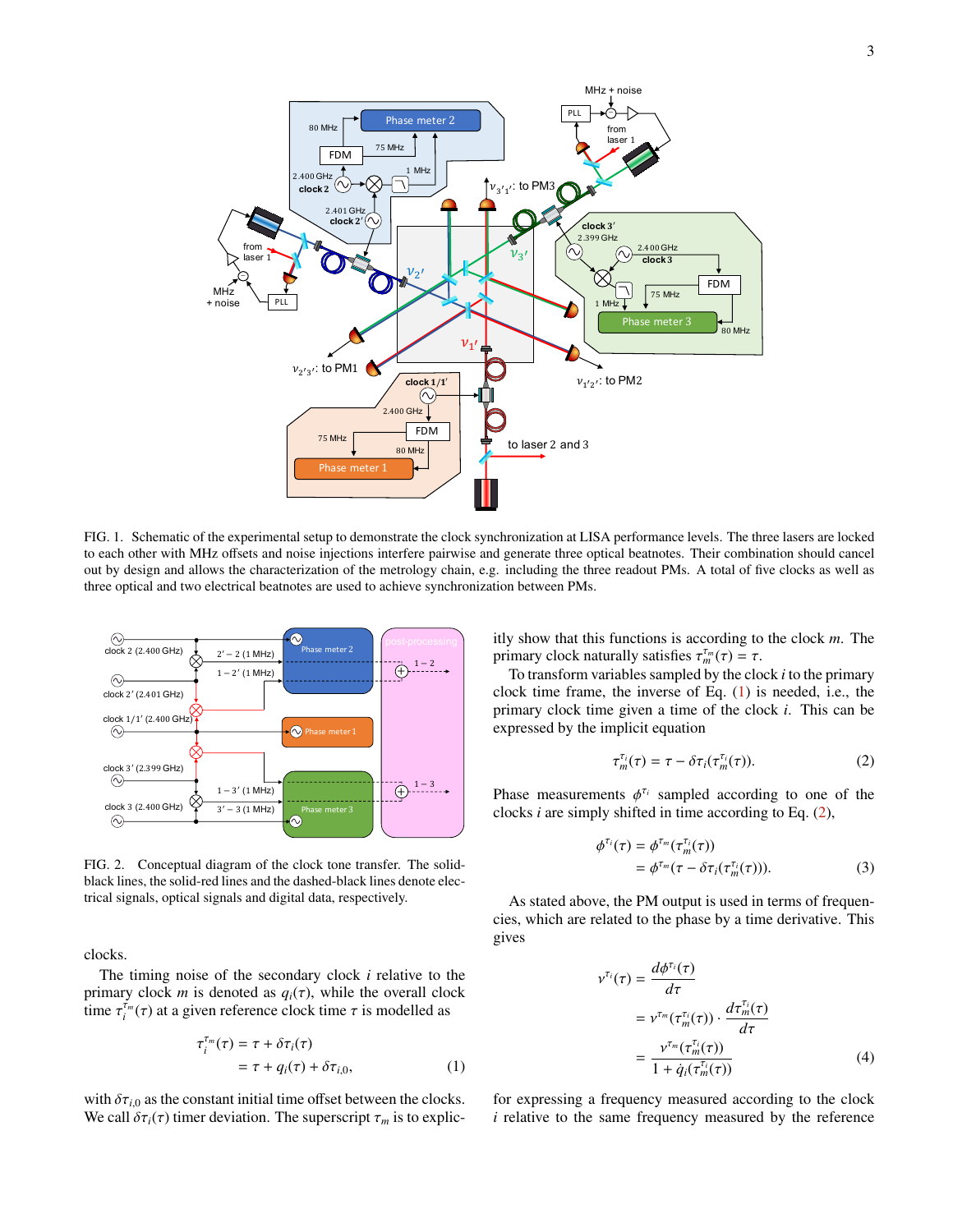clock.

The signals in this experiment can be categorized into three types: optical carrier-carrier beatnotes, optical sidebandsideband beatnotes and the differential clock signal between the primed and unprimed clocks generated by an electrical frequency mixer. These three signals can be expressed in the primary clock time frame,

$$
v_{c,i'j'}^{\tau_m}(\tau) = v_{j'}^{\tau_m}(\tau) - v_{i'}^{\tau_m}(\tau),
$$
\n(5)

$$
\nu_{\text{sb},i'j'}^{\tau_m}(\tau) = \nu_{c,i'j'}^{\tau_m}(\tau) + f_{j'}\dot{q}_{j'}(\tau) - f_{i'}\dot{q}_{i'}(\tau),\tag{6}
$$

$$
\mathcal{V}_{\text{mix},i}^{\tau_m}(\tau) = f_{i'} \dot{q}_{i'}(\tau) - f_i \dot{q}_i(\tau), \tag{7}
$$

where  $f_i$  is the nominal frequency of the clock  $i$  in the GHz regime. Note that all unprimed clocks have the same nominal frequency  $f_i = 2.400$  GHz. Our goal is to construct a noisefree signal combination, which in the primary clock frame would be trivially given as

$$
\Delta_{1PM}^{\tau_m}(\tau) = \nu_{c,2'3'}^{\tau_m}(\tau) + \nu_{c,1'2'}^{\tau_m}(\tau) + \nu_{c,3'1'}^{\tau_m}(\tau) \equiv 0. \tag{8}
$$

However, since the signals presented in Eq. [\(5\)](#page-3-0) are recorded according to the independent clocks *i*, and thus have their expressions modified according to Eq. [\(4\)](#page-2-4), all measurements need to be synchronized before  $\Delta_{1PM}^{\tau_m}(\tau)$  can be computed.

#### B. Clock synchronization

Any signals sampled by the secondary clocks need to be interpolated to adjust their time stamps and rescaled to compensate the multiplicative factor in Eq. [\(4\)](#page-2-4). For the former, it is first shown that a time shift by  $\delta \tau_i(\tau)$  perfectly compensates the time stamping errors in Eq.  $(3)$ ,

$$
\phi^{\tau_i}(\tau + \delta \tau_i(\tau)) = \phi^{\tau_m}(\tau_m^{\tau_i}(\tau + \delta \tau_i(\tau))
$$
  
=  $\phi^{\tau_m}(\tau),$  (9)

since

$$
\tau_m^{\tau_i}(\tau + \delta \tau_i(\tau)) = \tau + \delta \tau_i(\tau) - \delta \tau_i(\tau_m^{\tau_i}(\tau + \delta \tau_i(\tau)))
$$
  
= 
$$
\tau.
$$
 (10)

Here, the following relation was used:  $\tau_m^{\tau_i}(\tau_i^{\tau_m}(\tau)) = \tau$ .

The first step to get  $\delta \tau_i(\tau)$  from our measurements is to combine Eq.  $(5)$  to  $(7)$  to get a differential measurement between the primary clock *m* and the secondary clock *i*,

$$
\dot{r}^{\tau_m}_{im}(\tau) = \dot{r}^{\tau_m}_{im}(\tau) = \frac{1}{f_i} \left[ \left( v^{\tau_m}_{\text{sb},i'm}(\tau) - v^{\tau_m}_{c,i'm}(\tau) \right) + v^{\tau_m}_{\text{mix},i}(\tau) \right]
$$

$$
= \dot{q}_m(\tau) - \dot{q}_i(\tau)
$$

$$
= -\dot{q}_i(\tau). \tag{11}
$$

The actual measurements in this combination are recorded according to the clock *i*, as shown in Figure [2.](#page-2-1) They can be expressed by applying Eq. [\(4\)](#page-2-4) to  $\dot{r}_{im}^{\tau_m}(\tau)$ ,

$$
\dot{r}_{im}^{\tau_i}(\tau) = \frac{\dot{r}_{im}^{\tau_m}(\tau_m^{\tau_i}(\tau))}{1 + \dot{q}_i(\tau_m^{\tau_i}(\tau))} \\
= \frac{-\dot{q}_i(\tau_m^{\tau_i}(\tau))}{1 + \dot{q}_i(\tau_m^{\tau_i}(\tau))}.
$$
\n(12)

<span id="page-3-1"></span><span id="page-3-0"></span> $\dot{r}^{\tau_i}_{im}(\tau_i)$  can be integrated over the measurement time, which  $r^{\tau_i}_{im}$  using Eq. (3) and (4) gives, using Eq.  $(3)$  and  $(4)$ ,

<span id="page-3-2"></span>
$$
r_{im}^{\tau_i}(\tau) = \int_0^{\tau} \dot{r}_{im}^{\tau_i}(\tau')d\tau'
$$
  
=  $-q_i(\tau_m^{\tau_i}(\tau)).$  (13)

<span id="page-3-4"></span>Here, our measured  $r_{in}^{r_i}(\tau)$  is missing the initial  $\delta\tau_{i,0}$ . Hence, a free parameter  $\delta\hat{\tau}_{i,0}$  is added to Eq. (13) free parameter  $\delta \hat{\tau}_{i,0}$  is added to Eq. [\(13\)](#page-3-2),

<span id="page-3-7"></span>
$$
r_{im,0}^{\tau_i}(\tau) = r_{im}^{\tau_i}(\tau) - \delta \hat{\tau}_{i,0}
$$
  
=  $-q_i(\tau_m^{\tau_i}(\tau)) - \delta \hat{\tau}_{i,0}$   
 $\approx -\delta \tau_i(\tau_m^{\tau_i}(\tau)),$  (14)

where the last approximation is only realized after fitting the correct value for  $\delta \hat{\tau}_{i,0}$ .

This gives us  $\delta \tau_i$ , but still evaluated at  $\tau_{ni}^{r_i}(\tau)$ . The times-<br>np can be adjusted by numerically solving the following tamp can be adjusted by numerically solving the following nested equation,

<span id="page-3-3"></span>
$$
\delta \tau_i(\tau) = \delta \tau_i(\tau_m^{\tau_i}(\tau + \delta \tau_i(\tau)))
$$
  
= 
$$
-r_{im,0}^{\tau_i}(\tau + \delta \tau_i(\tau)).
$$
 (15)

Note that the final results in this experiment do not significantly change when using  $r_{im,0}^{T_i}(\tau)$  instead of  $\delta\tau_i(\tau)$  for the in-<br>terpolation. The reason is that the sub-ppm frequency offsets terpolation. The reason is that the sub-ppm frequency offsets between the clocks result in a negligible timing error over the typical measurement times in the lab. Nevertheless, the more exact expression given in Eq.  $(15)$  will be used to time-shift the measurements to the primary clock frame. In addition, it is necessary to undo the frequency scaling in Eq. [\(4\)](#page-2-4) by applying a multiplicative factor. In total, the following is computed,

<span id="page-3-8"></span><span id="page-3-5"></span>
$$
\tilde{\nu}_{c,i'j'}^{\tau_i}(\tau) = \frac{\nu_{c,i'j'}^{\tau_i}(\tau + \delta \tau_i(\tau))}{1 + \dot{r}_{im}^{\tau_i}(\tau + \delta \tau_i(\tau))}
$$
\n
$$
\approx \nu_{c,i'j'}^{\tau_m}(\tau). \tag{16}
$$

The final signal combination can be now formed,

$$
\Delta_{3PM}(\tau; \delta \hat{\tau}_{i,0}) = \nu_{c,2'3'}^{\tau_1}(\tau) + \tilde{\nu}_{c,1'2'}^{\tau_2}(\tau) + \tilde{\nu}_{c,3'1'}^{\tau_3}(\tau)
$$
  
 
$$
\approx \Delta_{1PM}^{\tau_m}(\tau), \tag{17}
$$

<span id="page-3-6"></span>which reduces to the noise-free Eq. [\(8\)](#page-3-4) after  $\delta \hat{\tau}_{i,0}$  is fitted to the correct value of  $\delta\tau_{i,0}$ .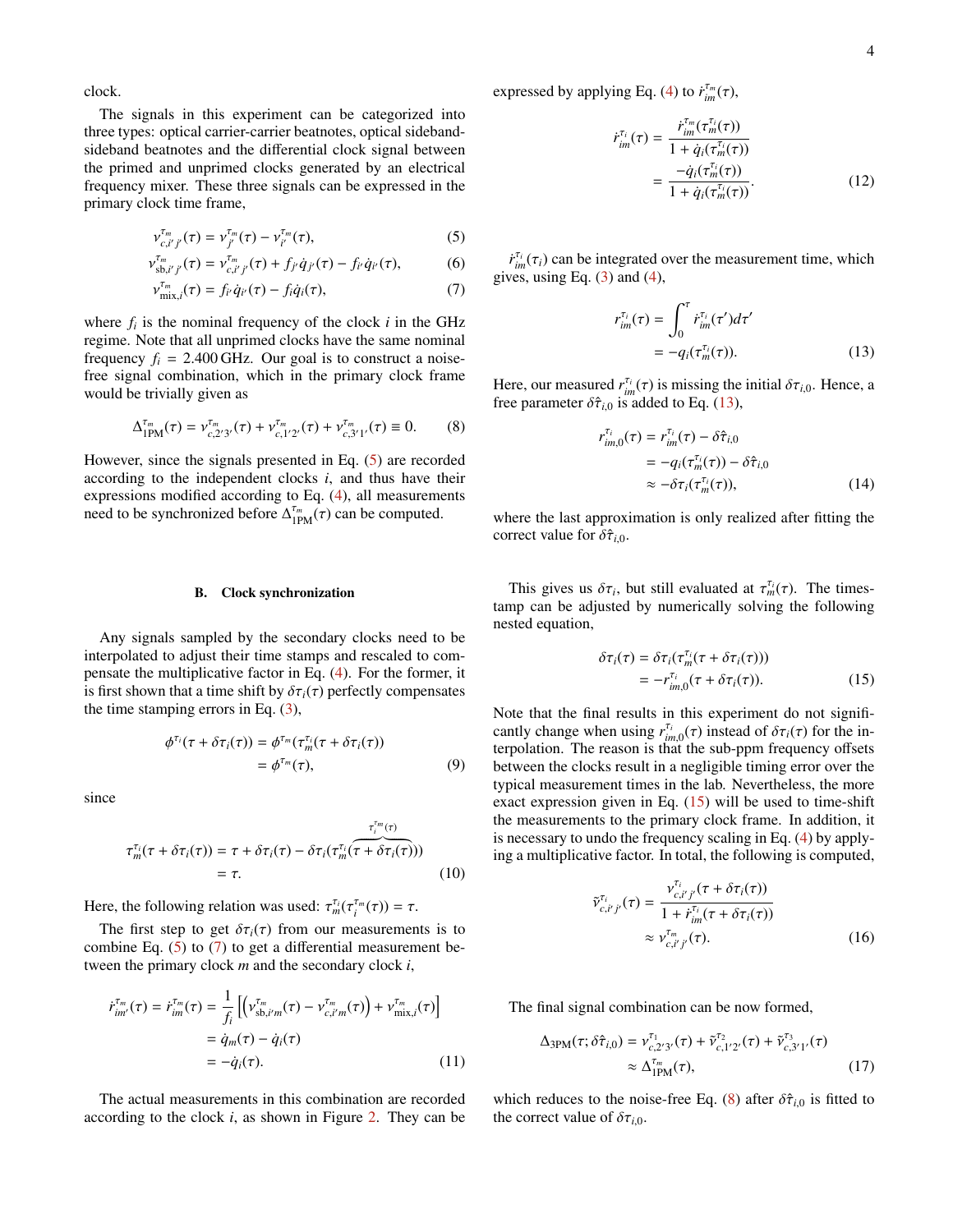#### <span id="page-4-0"></span>IV. ALIASING EFFECT

Laser frequency noises at high Fourier frequencies are folded into the observation band due to aliasing in the decimation stages. Hence, the clock synchronization needs to take into account this frequency regime by utilizing carefully designed anti-aliasing filters. As time-stamping and sampling operations do not commute (see below), the residuals of aliased frequency noise will otherwise spoil the measurements. A brief summary of this will be given in the following, while a detailed model will be presented in [\[20\]](#page-8-16).

A decimation stage can be considered as a combination of an anti-aliasing filter and down-sampling. This process is expressed introducing a sampling operator S and a filter operator F,

$$
\nu_S(\tau) = \mathbf{SF}\nu(\tau'),\tag{18}
$$

where  $v_s(\tau)$  is a measured frequency after filtering and downsampling. The one-sided power spectrum of  $v<sub>S</sub>$  is made up of the in-band contribution and any folded/aliased power which results from down-sampling,

$$
S_{\nu_S}(f) = \sum_{k=0}^{\infty} \tilde{\mathbf{F}}(f) S_{\nu}^{(k)}(f).
$$
 (19)

where  $\tilde{\mathbf{F}}(f)$  is the modulus squared of the filter's transfer function.  $S_Y^{(k)}(f)$  denotes the  $k^{\text{th}}$  alias which is given by

$$
S_{\nu}^{(k)}(f) = \begin{cases} S_{\nu}(n[k]f_s + f), & n[k] = \frac{k}{2} & \text{if } k \text{ is even} \\ S_{\nu}(n[k]f_s - f), & n[k] = \frac{k+1}{2} & \text{if } k \text{ is odd} \end{cases}
$$
(20)

Using the introduced formalism, a split measurement, i.e. the difference between the same signals measured by independent two PMs, is written with the adjustment of one of the time stamps in post-processing,

$$
y(\tau) = \mathbf{SF}\nu(\tau') - \mathbf{T}_i^{-1}\mathbf{SFT}_i\nu(\tau')
$$
  
=  $\mathbf{T}_i^{-1}([\mathbf{T}_i, \mathbf{S}]\mathbf{F} + \mathbf{S}[\mathbf{T}_i, \mathbf{F}])\nu(\tau'),$  (21)

where the time-stamping operator  $\mathbf{T}_i$  and its inverse operator  $\mathbf{T}_i^{-1}$  are introduced. They represent the time shifts due to the timer deviation between the primary and secondary clocks and the compensation for it by time-shifting, respectively. Notice that a timer deviation was assumed to be constant here, hence,  $\dot{q}_i(\tau')$ , which generally appears in a denominator like<br>Eq. (4), was neglected. The first term shows the commutator Eq. [\(4\)](#page-2-4), was neglected. The first term shows the commutator between time-stamping and sampling, which is the focus of the rest of this section. The second term is the one between time-stamping and filtering, which is called flexing-filtering coupling [\[21\]](#page-8-17) and described in appendix [B.](#page-7-2)

The *k*-th contribution to the total amplitude spectrum density (ASD) is derived by taking a square root of the ensemble

$$
\tilde{Y}^{(k)}(f) = \sqrt{\left\langle \left| \mathcal{F} \left[ \mathbf{T}_i^{-1} [\mathbf{T}_i, \mathbf{S}] \mathbf{F} \nu(\tau') \right] \right|^2 \right\rangle}
$$
\n
$$
= \sqrt{\tilde{\mathbf{F}}(f) S_V^{(k)}(f)} \cdot \left| e^{-i2\pi f \delta \tau_i} - e^{-i2\pi (n[k]f_s + f) \delta \tau_i} \right|
$$
\n
$$
= \sqrt{\tilde{\mathbf{F}}(f) S_V^{(k)}(f)} \cdot 2 \left| \sin(\pi n[k] f_s \delta \tau_i) \right|.
$$
\n(22)

This shows  $\mathbf{T}_i$  and  $\mathbf{S}$  does commute for power below the new Nyquist frequency but does not for all aliased power, i.e. when  $k \neq 0$ .

Up to here, a constant timer deviation  $\delta \tau_i$  was assumed to derive the ASD of the commutator. Our actual timer deviation is time-dependent and almost linear in time over a lab measurement time. Hence, if the timer deviation varies more than  $O(1/f_s)$ , the sinusoidal factor is averaged because of the phase scanning. In this case, after such an averaging, Eq. [\(21\)](#page-4-1) reduces to,

<span id="page-4-3"></span>
$$
\tilde{Y}^{(k)}(f) \approx \sqrt{\tilde{\mathbf{F}}(f)S_{\nu}^{(k)}(f)} \cdot \sqrt{2}.
$$
 (23)

This model of the aliasing effect can be applied to the threesignal measurement,

$$
\Delta'_{3PM}(\tau) = \mathbf{SF}_{V_c,2'3'}(\tau') + \mathbf{T}_2^{-1} \mathbf{SFT}_{2V_{c,1'2}(\tau')} + \mathbf{T}_3^{-1} \mathbf{SFT}_{3V_{c,3'1}(\tau')}
$$
  
=  $-\mathbf{T}_2^{-1}[\mathbf{T}_2, \mathbf{S}] \mathbf{F}_{V_{c,1'2}(\tau')} - \mathbf{T}_3^{-1}[\mathbf{T}_3, \mathbf{S}] \mathbf{F}_{V_{c,3'1}(\tau')},$  (24)

where all detailed descriptions of clock synchronizations provided in Section [III](#page-1-0) are omitted and the perfect three-signal test without any additional noise was assumed in the second line, i.e.  $v_{c,2'3'}(\tau') = -v_{c,1'2'}(\tau') - v_{c,3'1'}(\tau')$ .<br>Section V specifically demonstrates the

Section [V](#page-4-2) specifically demonstrates the aliasing effect due to the CIC decimation stage mentioned in Section [II.](#page-1-1) The filter operator described in this section corresponds to its integration stage prior to down-sampling. This is followed by the comb stage, whose transfer function can be simply applied from the left side of Eq. [\(23\)](#page-4-3).

#### <span id="page-4-2"></span>V. RESULTS

<span id="page-4-1"></span>Using the setup in Section  $II$ , the clock synchronization based on the model provided in Sections [III](#page-1-0) and [IV](#page-4-0) was experimentally demonstrated.

As shown in Figure [1,](#page-2-0) the two secondary lasers were locked to the primary laser with fixed MHz offsets. On top, LISA-like frequency noises was added at the lock error point. The MHz beatnote frequencies of  $v_{c,1/2}$ ,  $v_{c,2/3}$  and  $v_{c,3/1}$  were chosen as follows: 23.3, 6.6 and 16.7 MHz. The white frequency noise follows: 23.3, 6.6 and 16.7 MHz. The white frequency noise of the beatnotes was set to  $60 \text{ Hz} / \sqrt{\text{Hz}}$ , mimicking current<br>noise allocations for LISA. All complementary photoreciever noise allocations for LISA. All complementary photoreciever signals were fed to PM 1. The associated three-signal combination is, hence, measured with a single clock and serves as a measurement of the testbed sensitivity for the clock synchronization, i.e.  $\Delta_{\text{IPM}}^{\tau_m}(\tau)$  in Eq. [\(8\)](#page-3-4).<br>The filter order of the Lagran

The filter order of the Lagrange interpolation, to realize the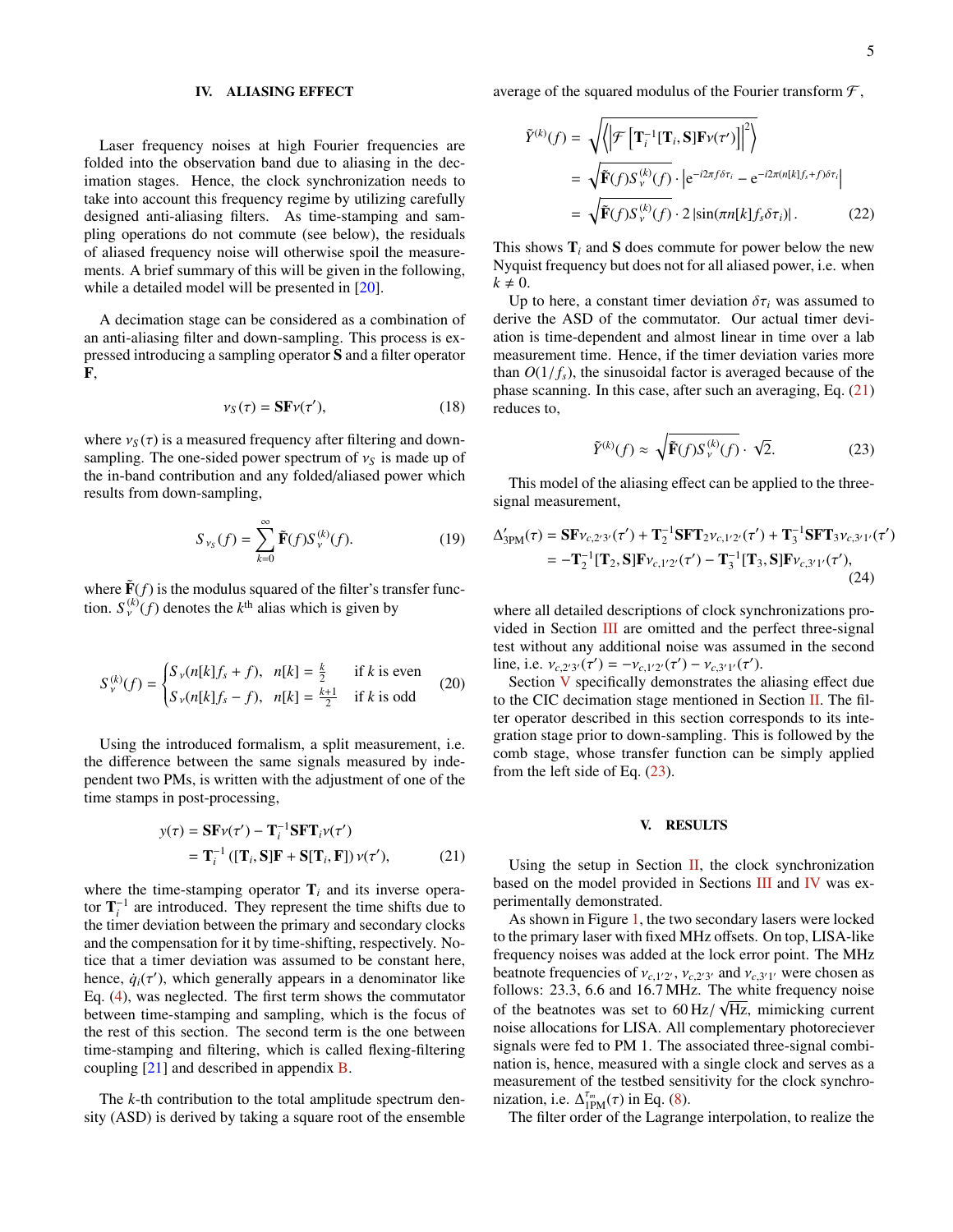

<span id="page-5-0"></span>FIG. 3. Two differential clock signals. Left: clocks 1-2. Right: clocks 1-3. The total relative frequency offsets were measured (bottom) and the mean values were estimated at 0.320 ppm and 0.296 ppm. These were integrated to compute the clock time shifts (top). The top panel shows the detrended time shifts (green), which shows their stochastic components, together with the total time shifts (blue).

time shifting described in Eq. [\(16\)](#page-3-5), was 121. At both ends, 150 samples of interpolated data were truncated. Regarding the TDIR-like optimization of the initial offsets  $\delta \hat{\tau}_{i,0}$ , the noise contribution in the final signal combination  $\Delta_{3PM}(\tau; \delta \hat{\tau}_{i,0})$ above 0.8 Hz was filtered out before the computation of its noise power. This was done to avoid the disturbance by the dominant interpolation error close to the Nyquist frequency.

Figure [3](#page-5-0) shows the two differential clock measurements from Figure [2](#page-2-1) in both relative frequency offsets and time shifts based on the signals described by Eq.  $(11)$  to  $(14)$ . The mean values of the relative frequency offsets were 0.320 ppm and <sup>0</sup>.296 ppm between clocks 1-2, and 1-3, respectively. Additionally, the initial offsets  $\delta\tau_{i,0}$  were derived based on TDIRlike processing:  $\delta \hat{\tau}_{2,0} \approx 2.26$  s and  $\delta \hat{\tau}_{3,0} \approx 3.36$  s.

Figure [4](#page-6-0) shows the performance of the clock synchronization in phase spectrum density. Pink is one of the beatnote phase noises, which shows  $1/f$  behaviour due to the injected white frequency noise. Yellow shows the raw three-signal test with non-synchronized PMs. It is dominated by effects due to the clock initial offsets. After the secondary clocks were synchronized with respect to the primary clock, see Eq. [\(17\)](#page-3-8), the three-signal performance (red) was suppressed with respect to the separately measured differential clock jitters (green) by 3 orders of magnitude at 1 Hz up to 6 orders of magnitude at 0.1 mHz. At this state, the measurement is limited by the testbed noise monitored with a single PM (gray). It deteriorated slightly with respect to earlier measurements [\[12\]](#page-8-8) due to changes in the setup and is focus of ongoing further noise hunting to bridge the remaining gap to the LISA PM requirement (black) in the observation band.

For the regime above 1 Hz, two noise couplings stemming from the clock synchronization were verified. For both models, the mentioned final FIR decimation stage is significant.

Firstly, the bump close to the Nyquist frequency can be explained well by the analytical model of Lagrange interpolation errors (navy) described in appendix [A.](#page-7-3) The interpolation error sharply drops down to numerical noise levels towards lower frequencies. Secondly, the flexing-filtering coupling (navydot-dashed) described in appendix [B](#page-7-2) limited the performance around 1 Hz. To gain more margin at 1 Hz, the FIR filter could be tuned more carefully.

As mentioned in Section  $IV$ , also the filter design of the CIC decimation stage has a significant impact due to aliasing effects. This effect was estimated based on the averaged model presented in Eq.  $(23)$  because the averaging is necessary as Figure [3](#page-5-0) shows the measured time shifts (top blue) varied by around 2 ms over a measurement time of 9000 s, which is longer than  $1/f_s$  with  $f_s$  of 610 Hz. Using a 2ndorder CIC, the injected frequency noise  $60 \text{ Hz} / \sqrt{\text{Hz}}$  around the slow sampling rate of the CIC was aliased to the obserthe slow sampling rate of the CIC was aliased to the observation band. It dominates the associated three-signal measurements (red-dashed) at the upper Hz regime according to its model (blue-dashed). In contrast, a 3rd-order CIC showed sufficient suppression and was used instead.

Lastly, anticipating future limitations and analysing the remaining noise margin with respect to the current testbed sensitivity, noise projections of electrical devices in the sensitive clock path were performed. More precisely, the FDM noise was measured separately and scaled to the heterodyne frequencies of this particular measurement (violet). The PT chain of this device consists of five by-2 dividers, an amplifier, a filter and a power splitter. Their in-air thermal stability notably affects the FDM performance. Besides, the total noise projection of other electrical components, namely stand-alone mixers etc. shown in Figure [1,](#page-2-0) were again separately mea-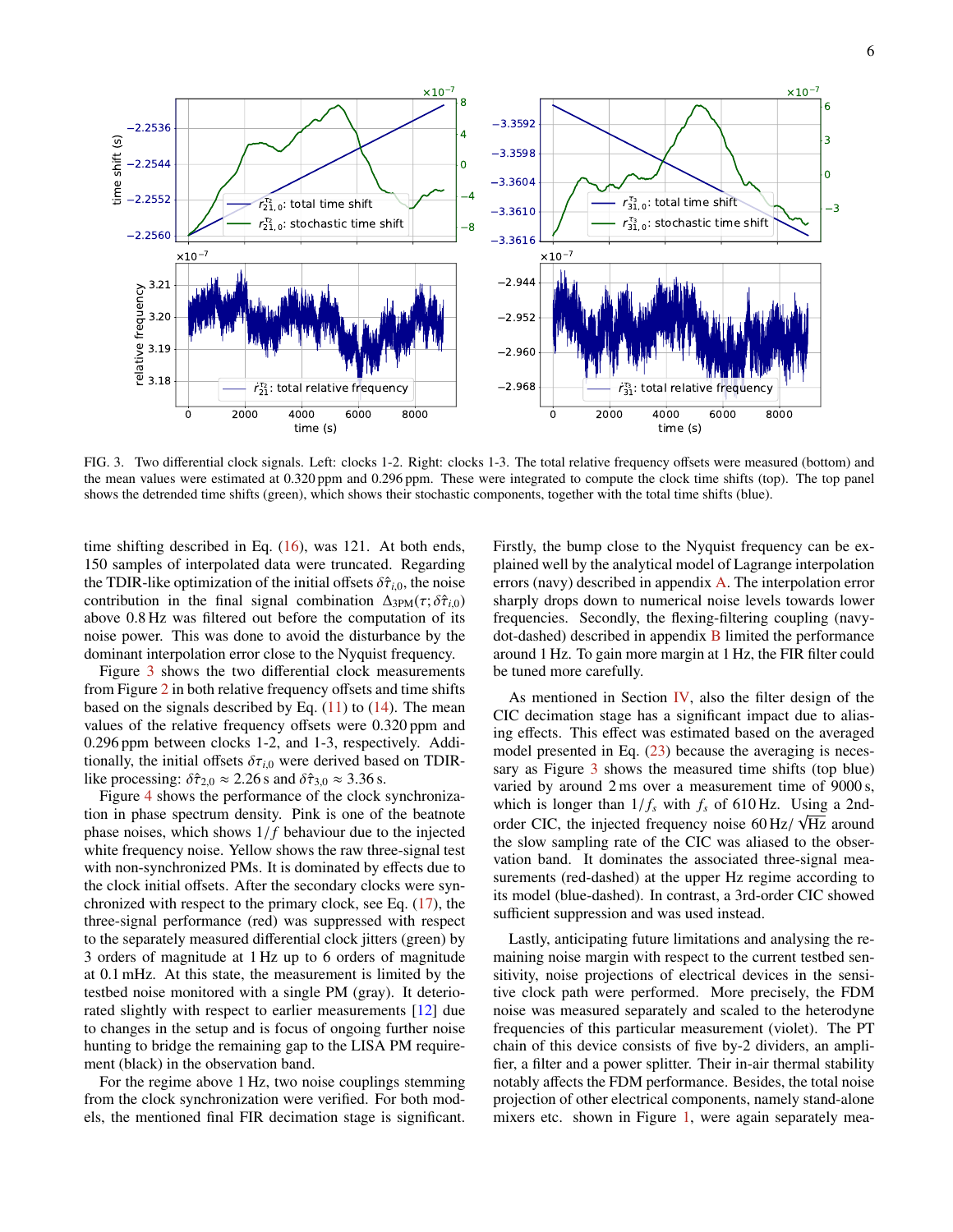

<span id="page-6-0"></span>FIG. 4. Measurement of a three-signal test using clock synchronization. Pink shows the input phase noise due to white LISA-like frequency noise. The raw three-signal measurement with independent PMs (yellow) and the differential clock jitter (green) can be suppressed using clock synchronization (red) down to the testbed sensitivity (gray), partially reaching the LISA requirement (black). Limitations due to an insufficient 2nd order CIC filter match the model of the aliased noise (red-dashed, blue-dashed, respectively). Further limitations are due to interpolation errors (navy) and the flexing-filtering coupling (navy-dot-dashed). Noise projections of the FDM and additionally used components like stand-alone mixers are shown in violet and violet-dot-dashed, respectively.

sured (violet-dot-dashed).

### VI. CONCLUSION

In this article, the experimental demonstration of intersatellite clock synchronization using a hexagonal optical bench was presented. The setup parameters are close to the current LISA baseline design. In addition to the experimental setup, data analysis techniques were assembled that are applicable to the real LISA data with minor adaptations. They are correcting for clock errors by properly time-shifting and rescaling the total frequency errors, a scheme which is currently also under investigation for LISA [\[14\]](#page-8-10). This is in contrast to previously suggested clock correction schemes for LISA, which operate on the residual frequency fluctuations after large trends have been removed  $[5, 22-24]$  $[5, 22-24]$  $[5, 22-24]$  $[5, 22-24]$ .

With input frequency noise of  $60 \text{ Hz} / \sqrt{\text{Hz}}$  and LISA-<br>e-heterodyne frequencies the performance of the clock like heterodyne frequencies, the performance of the clock synchronization was successfully tuned down to the current testbed sensitivity, which is below  $1 \text{ pm}/\sqrt{\text{Hz}}$  above 60 mHz and below 10 pm/ Hz above 2 mHz. This presents a new benchmark performance of the LISA clock synchronization scheme.

In addition to the shown performance, three important noise couplings were experimentally demonstrated for the first time in this context: the impact of the out-of-band frequency noise via aliasing, the interpolation error and the flexing-filtering coupling. In particular the first is necessary to constrain the filter designs for LISA by experimentally showing and characterising the significance of out-of-band frequency noise. The interpolation error and the flexing-filtering coupling are important especially to push the upper bound of the LISA observation band to 1 Hz or higher.

Future investigations will include the improvement of the current testbed sensitivity to LISA PM requirement levels in the whole band. Furthermore, critical components like the FDM will be analysed to improve their thermal stability and their coupling into the measurement performance. On longer time scales, the experimental setup will be upgraded to include more LISA features and components. As the main testbed for the LISA metrology chain, it will continue to serve as a pillar for technology development to finally enable gravitational wave detection in space.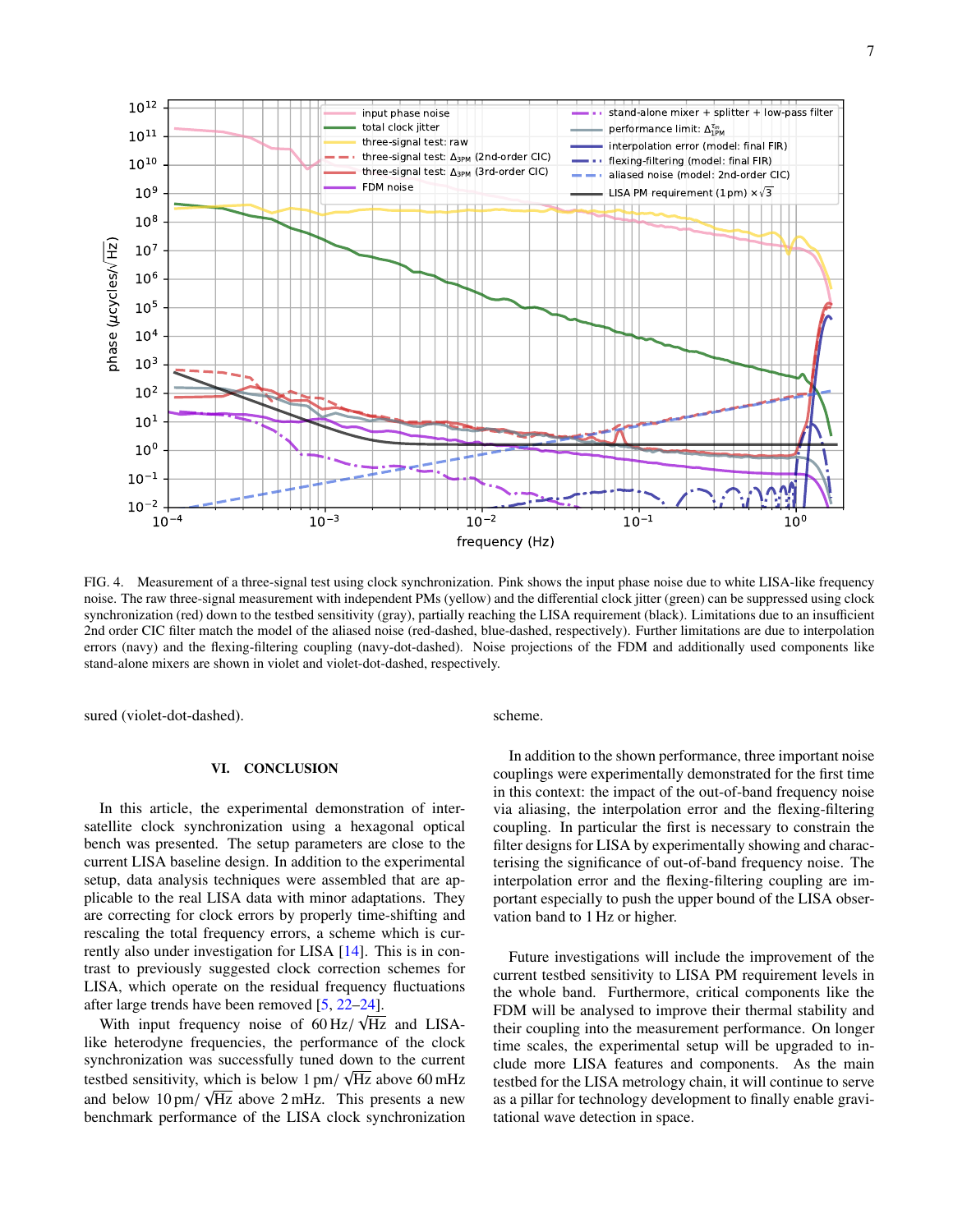## ACKNOWLEDGMENTS

The authors acknowledge financial support by the European Space Agency (ESA) (22331/09/NL/HB, 16238/10/NL/HB), the German Aerospace Center (DLR) (50OQ0601, 50OQ1301) and the Deutsche Forschungsgemeinschaft (DFG) Sonderforschungsbereich 1128 Relativistic Geodesy and Gravimetry with Quantum Sensors (geo-Q).

OH acknowledges funding from Centre National des Etudes Spatiales.

### <span id="page-7-3"></span>Appendix A: LAGRANGE INTERPOLATION

In post-processing, PM data is interpolated using fractional delay filters to adjust data time stamps. We recall the analytical model of the interpolation error presented in [\[25\]](#page-8-20). Time shifts are assumed to be constant in this section.

The interpolation consists of two steps: an integer delay  $\mathbf{T}_i^0$ to shift the time stamps to the nearest sample and a fractional delay  $\mathbf{T}_i^{\epsilon}$  implemented by a non-causal FIR filter. To model the interpolation based on this decomposition, the time shift  $\delta \tau_i$  is also expanded,

$$
\delta \tau_i = \delta \tau_i^0 + \delta \tau_i^\epsilon, \tag{A1}
$$

where  $\delta \tau_i^0 = N/f_s$  by definition.  $f_s$  is the sampling frequency and N is an integer and *N* is an integer.

To estimate the error in frequency domain, the Fourier transform of the following expression needs to be derived,

$$
\delta \mathbf{T}_i x(t) = \left[ \mathbf{T}_i^{\epsilon} \mathbf{T}_i^0 - \mathcal{T}_i \right] x(t), \tag{A2}
$$

where  $x(t)$  is a given data in time and  $\mathcal{T}_i$  is the perfect operator.

The Fourier transform of each operator reads,

$$
\mathcal{F}\left[\mathbf{T}_{i}^{0}x(t)\right](\omega) = e^{i\omega\delta\tau_{i}^{0}}\tilde{x}(\omega),
$$
\n(A3)

$$
\mathcal{F}\left[\mathbf{T}_{i}^{\epsilon}x(t)\right](\omega)=\sum_{k=-p+1}^{r}c_{k}^{\epsilon}e^{i\omega k/f_{s}}\tilde{x}(\omega),\tag{A4}
$$

$$
\mathcal{F}\left[\mathcal{T}_{i}x(t)\right](\omega) = e^{i\omega(\delta\tau_{i}^{0} + \delta\tau_{i}^{e})}\tilde{x}(\omega),\tag{A5}
$$

where  $p = (a + 1)/2$  with *a* as the filter order and  $c_k^{\epsilon}$  is a filter coefficient coefficient.

Combining these equations, the Fourier transform of Eq. [\(A2\)](#page-7-4) is derived,

$$
\mathcal{F}\left[\delta\mathbf{T}_{i}x(t)\right](\omega) = e^{i\omega\delta\tau_{i}^{0}}\left[\sum_{k=-p+1}^{p}\left(c_{k}^{\epsilon}e^{i\omega k/f_{s}}\right)-e^{i\omega\delta\tau_{i}^{\epsilon}}\right]\tilde{x}(\omega).
$$
\n(A6)

After all, the interpolation error in amplitude spectral density  $\delta \tilde{\mathbf{T}}_i(\omega)$  is computed,

<span id="page-7-2"></span>
$$
\delta \tilde{\mathbf{T}}_i(\omega) = \left| \sum_{k=-p+1}^p \left( c_k^{\epsilon} e^{i\omega k/f_s} \right) - e^{i\omega \delta \tau_i^{\epsilon}} \right|.
$$
 (A7)  
Appendix B: FLEXING FUTERING

The model of the flexing filtering coupling presented in [\[21\]](#page-8-17) is adapted to our case where only a single time-stamping operator exists in Eq. [\(21\)](#page-4-1).

The Fourier transform of time-shifted data  $\mathbf{T}_{i}x(t)$  can be generally expressed,

$$
\mathcal{F}\left[\mathbf{T}_{i}x(t)\right](\omega) = \int_{-\infty}^{\infty} x(t - \delta\tau_{i}(t))dt
$$

$$
= \frac{1}{1 - \dot{q}_{i}} \exp\left(-i\omega \frac{\delta\tau_{i,0}}{1 - \dot{q}_{i}}\right) \tilde{x}\left(\frac{\omega}{1 - \dot{q}_{i}}\right), \quad (B1)
$$

where the timer deviation  $\delta \tau_i(t)$  was assumed to be a linear function of time, i.e.  $\delta \tau_i(t) = \dot{q}_i t + \delta \tau_{i,0}$ .

Each term of the commutator between time-stamping and filtering reads,

<span id="page-7-5"></span><span id="page-7-4"></span>
$$
\mathcal{F}\left[\mathbf{T}_{i}\mathbf{F}x(t)\right](\omega) = \frac{1}{1-\dot{q}_{i}}\exp\left(-i\omega\frac{\delta\tau_{i,0}}{1-\dot{q}_{i}}\right)\tilde{x}\left(\frac{\omega}{1-\dot{q}_{i}}\right)\tilde{\mathbf{F}}(\omega),\tag{B2}
$$
\n
$$
\mathcal{F}\left[\mathbf{F}\mathbf{T}_{i}x(t)\right](\omega) = \frac{1}{1-\dot{q}_{i}}\exp\left(-i\omega\frac{\delta\tau_{i,0}}{1-\dot{q}_{i}}\right)\tilde{x}\left(\frac{\omega}{1-\dot{q}_{i}}\right)\tilde{\mathbf{F}}\left(\frac{\omega}{1-\dot{q}_{i}}\right)
$$
\n(B3)

Using Eq.  $(B2)$  and  $(B3)$ , the flexing filtering coupling to the first order of  $\dot{q}_i$  is derived,

<span id="page-7-6"></span>
$$
\mathcal{F}\left[\left[\mathbf{T}_{i},\mathbf{F}\right]x(t)\right](\omega) \approx \omega \dot{q}_{i} \exp\left(-i\omega \delta \tau_{i,0}\right) \tilde{x}(\omega) \frac{d\tilde{\mathbf{F}}(\omega)}{d\omega}.\tag{B4}
$$

Hence, a filter design couples to a phase measurement via its frequency derivative. This implies that this flexing filtering coupling is dominant close to the Nyquist frequency of a particular decimation stage.

<span id="page-7-0"></span>[1] B. P. Abbott *et al.* (LIGO Scientific Collaboration and Virgo Collaboration), Observation of gravitational waves from a binary black hole merger, Physical Review Letters 116, 10.1103/[physrevlett.116.061102](https://doi.org/10.1103/physrevlett.116.061102) (2016).

<span id="page-7-1"></span>[2] M. Tinto and J. W. Armstrong, Cancellation of laser noise in an unequal-arm interferometer detector of gravitational radiation,